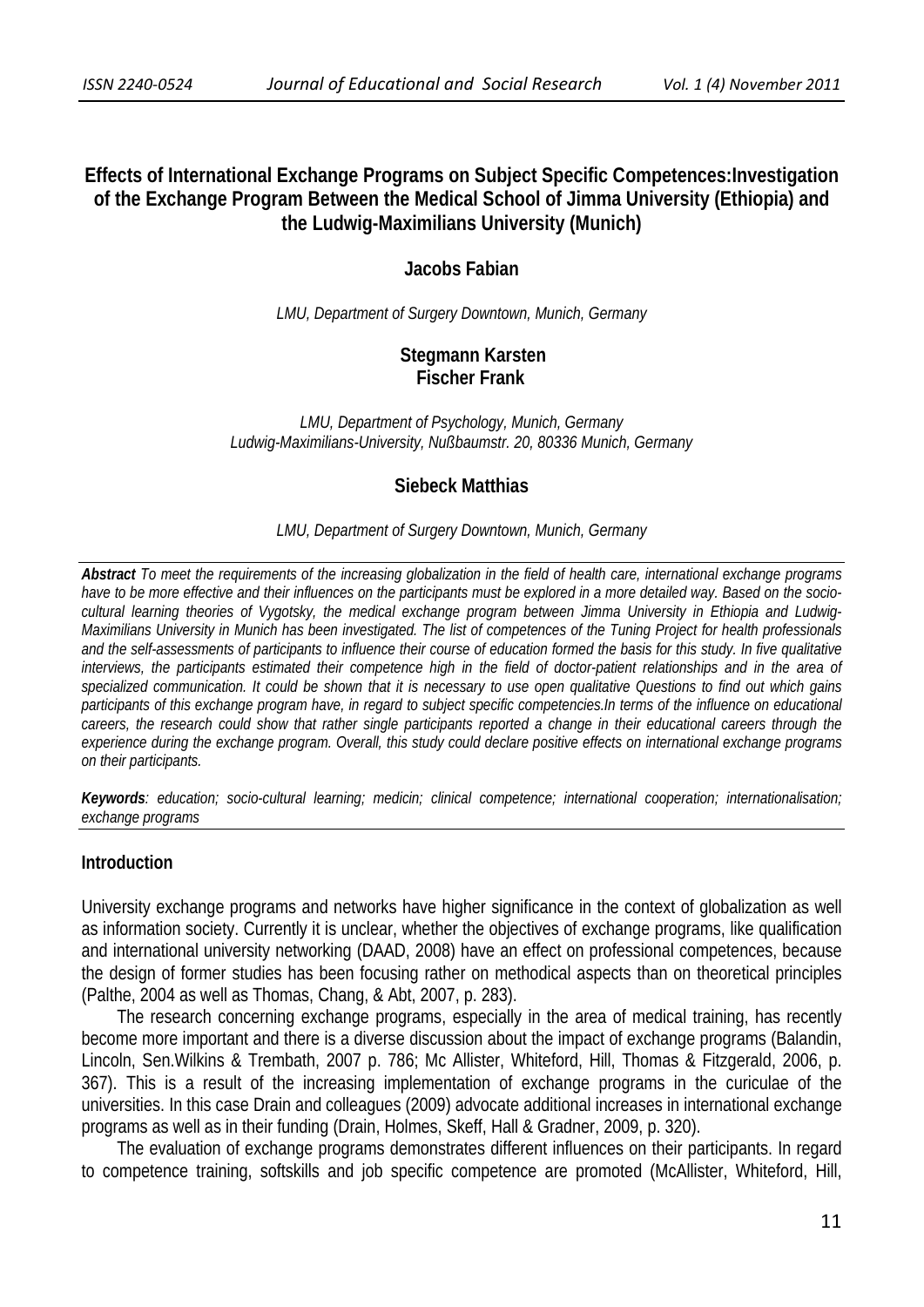Thomas & Fitzgerald, 2006, p. 369). Professional careers are influenced especially through job specific competence. Moreover, a specific training location (learning culture) influences and decides what will be learned (Wertsch, 1985, p. 67; Zurcher, 2007, p. 71). Based on this assumption the question rises up wich influences a specific training location in the field of medicine has on the participants of exchange programs.

 A closer examination of the existing research documents show that many of the studies and their results are based on a narrow research project. Most of the time, the influence of exchange programs on individuals who travel from an industrial country to a developing country, is examined without searching about the mechanism of this impact.

 There is a lack of research about the question why there should be an impact through different "learning cultures" on individuals. The present research wants to verify this topics.

#### **Theoretical Framework**

At the theoretical level this research has investigated the question, to what extent considerations on social and cultural learning can provide a useful approach to explain learning processes and if they can be extended to contexts of exchange programs.

 This requires not only the critical consideration of the educational content offered in these programs, but it must also analyze and evaluate the occurring learning processes. This analysis must be done on a scientifically-founded theoretical basis. So far there are only a limited number of studies that meet exactly this claim. The present work is trying to make a contribution to fill this gap.

 The learning theory view of Vygotsky, with his socio-cultural approach is providing a theoretical basis for this study. Vygotsky's approaches are especially suited for this because he turned at his time from an individualistic to a more sociocultural perspective of learning. Learning was placed into a different context, possibly similar to that of an exchange program

 Thus at first the central foundations of Vygotsky will be clarified. The concept of the "zone of proximal development" will be discussed and the relationships between learning and culture will be explained.

## **Socio-Cultural Learning**

Based on Vygotsky a theoretical framework of "socio cultural learning" was acquired. These construct represents a theoretical formation, correspond to the process of learning.

The central construct of Lew Vygotsky´s work about how individuals learn, was the zpd (zone of proximal development). Essential was to comprehend interrelationshipsbetween social species in their development of mind (vgl. Vygodskaja & Lifanova, 2000, p. 78). The zpd is based on how Vygotsky understands learning. For him to learn means "promoting subsequent higher levels of development"Introduction

 University exchange programs and networks have higher significance in the context of globalization as well as information society. Currently it is unclear, whether the objectives of exchange programs, like qualification and international university networking (DAAD, 2008) have an effect on professional competences, because the design of former studies has been focusing rather on methodical aspects than on theoretical principles (Palthe, 2004 as well as Thomas, Chang, & Abt, 2007, p. 283).

 The research concerning exchange programs, especially in the area of medical training, has recently become more important and there is a diverse discussion about the impact of exchange programs (Balandin, Lincoln, Sen.Wilkins & Trembath, 2007 p. 786; Mc Allister, Whiteford, Hill, Thomas & Fitzgerald, 2006, p. 367). This is a result of the increasing implementation of exchange programs in the curiculae of the universities. In this case Drain and colleagues (2009) advocate additional increases in international exchange programs as well as in their funding (Drain, Holmes, Skeff, Hall & Gradner, 2009, p. 320).

 The evaluation of exchange programs demonstrates different influences on their participants. In regard to competence training, softskills and job specific competence are promoted (McAllister, Whiteford, Hill,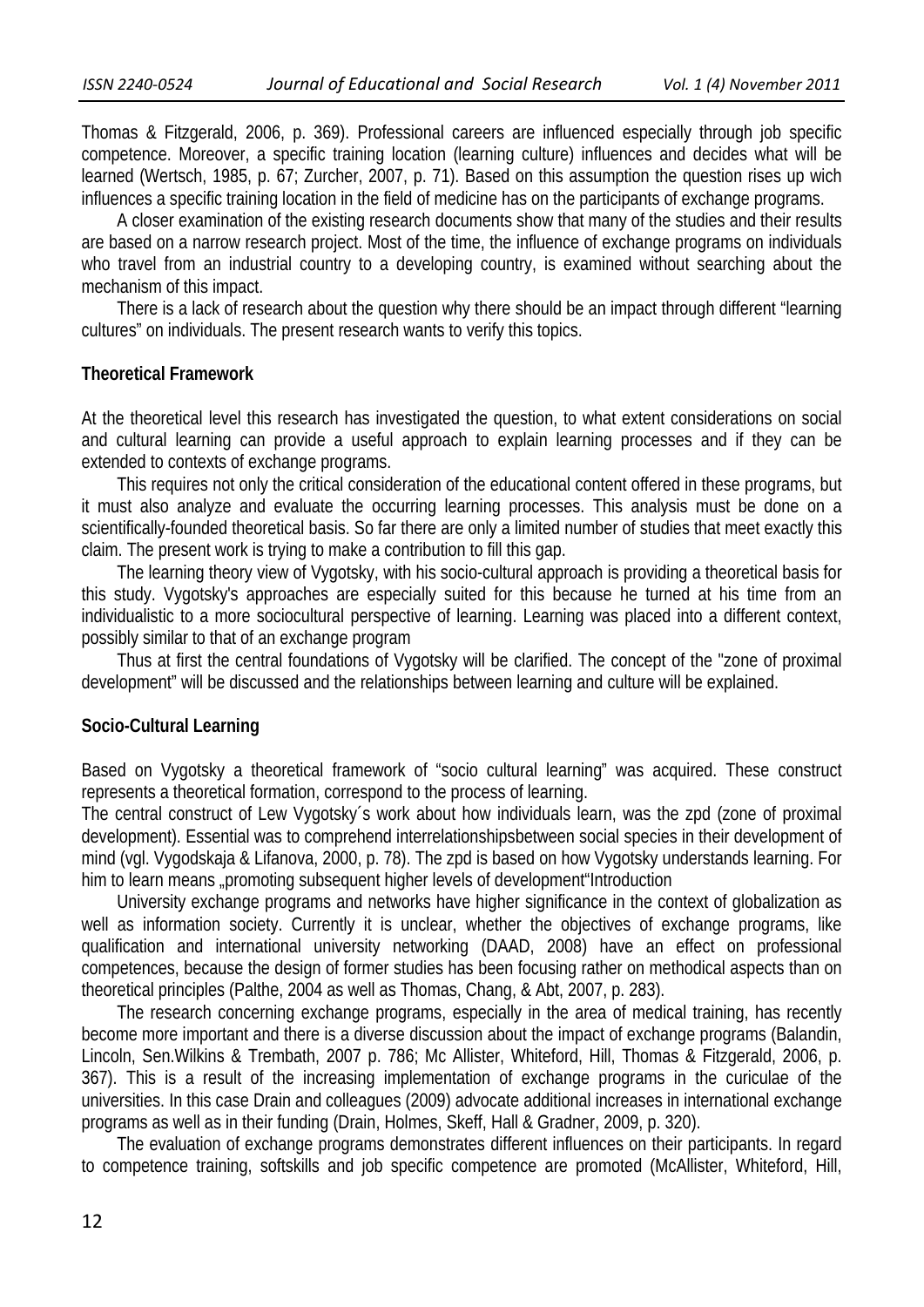Thomas & Fitzgerald, 2006, p. 369). Professional careers are influenced especially through job specific competence. Moreover, a specific training location (learning culture) influences and decides what will be learned (Wertsch, 1985, p. 67; Zurcher, 2007, p. 71). Based on this assumption the question rises up wich influences a specific training location in the field of medicine has on the participants of exchange programs.

 A closer examination of the existing research documents show that many of the studies and their results are based on a narrow research project. Most of the time, the influence of exchange programs on individuals who travel from an industrial country to a developing country, is examined without searching about the mechanism of this impact.

 There is a lack of research about the question why there should be an impact through different "learning cultures" on individuals. The present research wants to verify this topics.

#### **Theoretical Framework**

At the theoretical level this research has investigated the question, to what extent considerations on social and cultural learning can provide a useful approach to explain learning processes and if they can be extended to contexts of exchange programs.

 This requires not only the critical consideration of the educational content offered in these programs, but it must also analyze and evaluate the occurring learning processes. This analysis must be done on a scientifically-founded theoretical basis. So far there are only a limited number of studies that meet exactly this claim. The present work is trying to make a contribution to fill this gap.

 The learning theory view of Vygotsky, with his socio-cultural approach is providing a theoretical basis for this study. Vygotsky's approaches are especially suited for this because he turned at his time from an individualistic to a more sociocultural perspective of learning. Learning was placed into a different context, possibly similar to that of an exchange program

 Thus at first the central foundations of Vygotsky will be clarified. The concept of the "zone of proximal development" will be discussed and the relationships between learning and culture will be explained.

#### **Socio-Cultural Learning**

Based on Vygotsky a theoretical framework of "socio cultural learning" was acquired. These construct represents a theoretical formation, correspond to the process of learning Methodology.

 The research project consists of several research steps with the objective to investigate the subject of research systematically from different perspectives. To analyze the exchange program, a qualitative interview study was conducted.

 Overall, the research literature of exchange programs often criticizes the methods which have been used (Edwards, Piachaud, Rowson & Miranda, 2004, S. 689). This refers to possible biases and confounding variables. The underlying examination attempted to minimize this interference. Therefore it was necessary to use qualitative interviews in first place to clarify processes within the present field of research.

The examined subject-specific competences related to the competence catalog of the Tuning project for physicians (Cumming & Ross, 2007, p. 636). The tuning program understands itself as an "initiative [which was] funded by the European Commission to develop learning outcomes / competences for degree program in Europe and to promote harmonization in the Higher Education Sector" (Cumming & Ross, 2007, p. 636). Therefore the tuning project has formed competence catalogs for different occupational fields e.g. medicin. Due to the high relevance of the competence catalogs for practice, it is advisable to use them as recourse to detect competences. Since there are difficulties to define competences exactly it helps to use a competence catalog created with much effort. In the qualitative interviews this competence catalog was used to discover if participants of exchange programs have a gain in subject specific competence.

Therefore Physicians who were involved as former participants in the exchange program between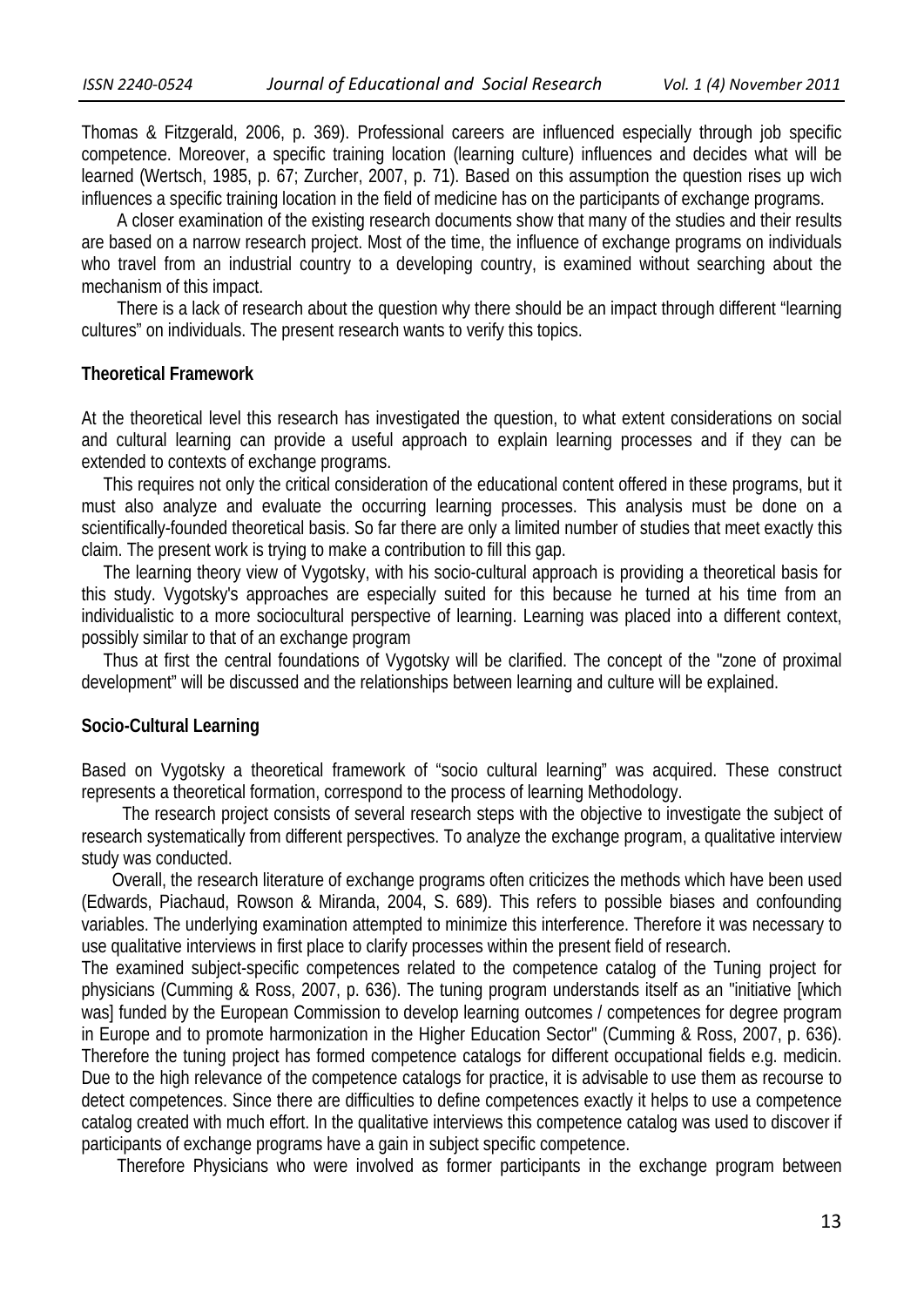Jimma University, Ethiopia and Ludwig-Maximilians University, Germany were interviewed. There was a total number of N = 5 people interviewed, one woman and four men. The age range was from 26 to 32 years. The time period of the interviews was from April to June 2009. Overall, the duration was 45 to 65 minutes. Two interviews were face-to-face interviews and three were conducted by telephone.

 The experiences of these participants belong to the longer past (around 8 years) and it was expected that they can relate with the necessary distance on their experiences. It was the assumption to find long term effects, because of the long time period between there stay in Ethiopia and the interviews.

 Problem-centered interviews were chosen to be the best for the survey. The interviews were theorybased manual-guided and the data-analysis was conducted with qualitative content-analysis (Mayring, 2008). In contrast to the narrative interview, in witch a scientific concept was created after the interview, the problem-centered interview was formed by the scientific concept which was conducted before (Lamnek, 2005, p. 361).

 Thus, a specific interview guide was written based on the theoretical considerations described so far. The guideline was tested with regard to the intelligibility of the questions of time and the reasonable sequence of questions. Overall, the manual consisted of 31 open questions, intervening short explanations, and a small quantitative survey. The content of the questionnaire was divided as follows:

general conditions and previous experience:

Expectations and goals:

Experiences and impressions:

Important experiences:

Problems or challenges:

Impressive Experiences:

Contact with natives:

Effects and changes:

Tuning "Level 1" competences:

12 Level 1 learning Outcomes:

education courses

The qualitative content analysis according to Mayring (2008) was used as a deportation proceeding. The content analysis of Mayring verifies and explains the text material methodologically strictly. The material was divided into units and has been processed in stages. Qualitative content analysis is essentially based on a predefined category system. This category system was conducted before analyzing the data.

 The entire analysis proceeds were conducted from an initial low level of abstraction to a higher of generalization. The aim was to get closer to a theory-based generalization. Therefore the analysis of the findings is visualized by a table.

## **Result**

First it was important to examine whether the assumption is applicable, that the participants of the exchange with Ethiopia have learned socio-culturally. This is the requirement for the investigation of all further assumptions concerning this inquiry. In the next step the results of the qualitative interviews used to determine, if the socio-cultural learning in Ethiopia has an influence on subject-specific competencies of physicians. The tuning competency catalog was used for this purpose.

## *Evidence to socio-cultural learning in exchange programs*

In the theoretical framework, the approach of Vygotsky has been used as a theoretical model to explain socio-cultural learning. Central core theses of this theoretical approach have been used to explain the learning process in exchange programs.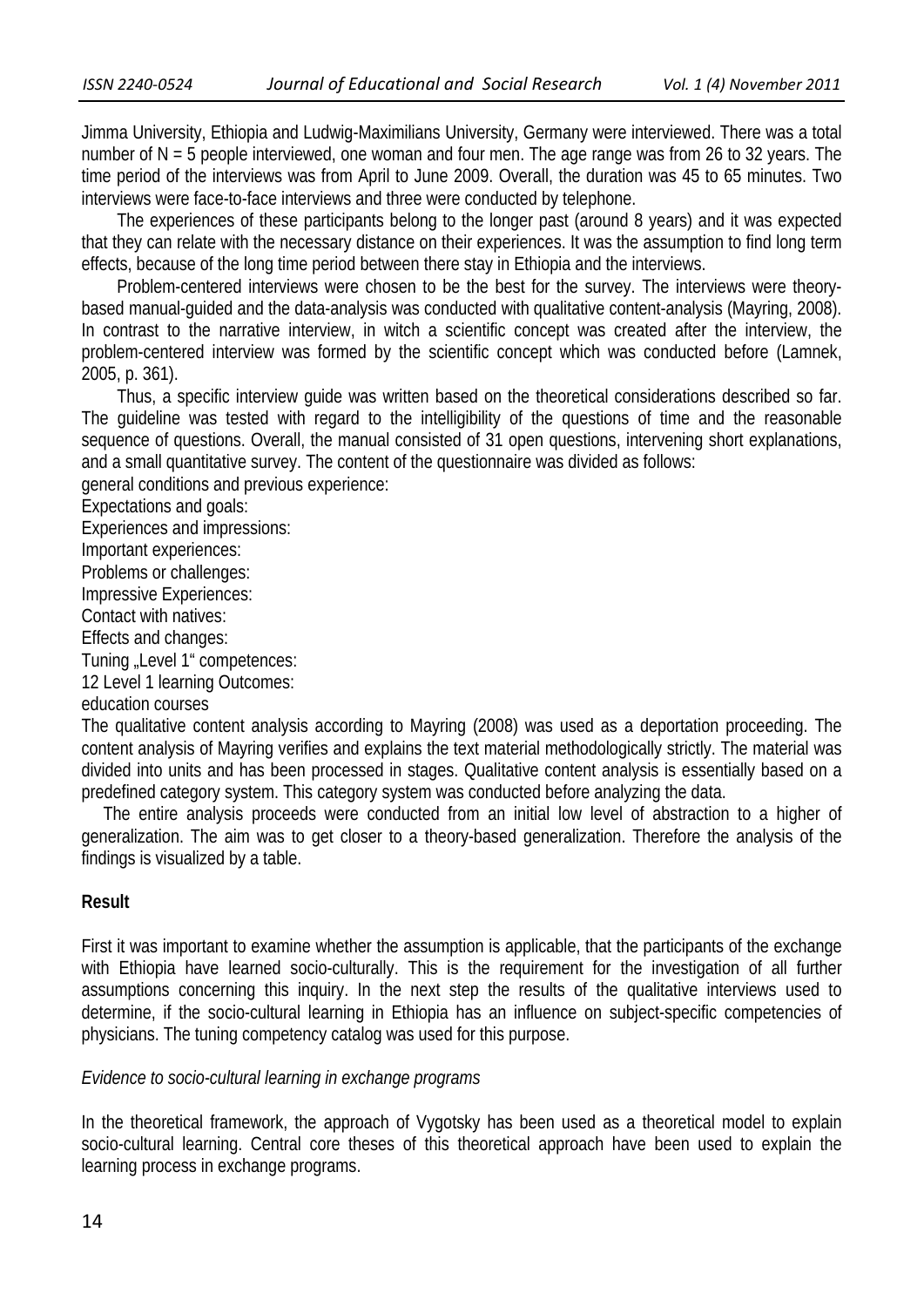Based on statements from the interview of the participants, it was possible to comprehend, that the social interaction, the increased competences and the mentality of local people as teachers were crucial for the learning process. The perceived differences between the two cultures and the different kind of place of learning seem to be important intermediaries of learning. As an example, Intervieter C can be mentioned, who commented on this "by interacting with locals, I learned something that I would not have learned otherwise".

 Overall, the qualitative findings show, that most participants in the exchange program indicated, that they had learned socio- culturally within the exchange. It has been determined that the learning process is initiated by the perception of differences between the current attitudes and opinions in its private and professional groups and the foreign social environment.

## *Influence of socio-cultural learning on subject-specific competencies*

The results, to what extent subject specific competences are achieved through exchange programs in sociocultural learning, is based primarily on the drafted catalog of competences of the "Tuning outcomes of medicine" (Cumming & Ross, 2007 p. 637). The analyzed and abstracted findings of the Level 1 learning outcomes of the qualitative interviews are illustrated in table 1.

|  |                           |  | Table 1: Evaluation of the outstanding questions concerning the level 1 learning outcomes |  |  |  |  |
|--|---------------------------|--|-------------------------------------------------------------------------------------------|--|--|--|--|
|  | concerning reported gains |  |                                                                                           |  |  |  |  |

| Tuning Level 1<br>Outcomes                                                                                                                 | person A                                                   | person B                                                                                                      | person C                                                                | person D                                              | person E                                                                                                                                                                                                                                | overall                                                                                                  |
|--------------------------------------------------------------------------------------------------------------------------------------------|------------------------------------------------------------|---------------------------------------------------------------------------------------------------------------|-------------------------------------------------------------------------|-------------------------------------------------------|-----------------------------------------------------------------------------------------------------------------------------------------------------------------------------------------------------------------------------------------|----------------------------------------------------------------------------------------------------------|
| carry out a<br>consultation<br>with a patient                                                                                              | Physicians<br>are not<br>speking with<br>there<br>patients | Much contact<br>with the<br>patient,<br>diagnoses l've<br>never seen<br>before. But no<br>significant<br>gain | Difficulties,<br>because<br>patient contact<br>has not played<br>a role | Only partly,<br>rarely<br>questions to<br>the patient | Not learned<br>much because<br>of language<br>barriers.<br>Altogether, this<br>is not taken<br>place in<br>Ethiopia                                                                                                                     | If, then only<br>minor increase<br>- Language<br><b>Barrier</b><br>- Patient<br>contact plays<br>no role |
| assess clinical<br>presentation,<br>order<br>investigation,<br>make<br>differential<br>diagnoses, and<br>negotiate a<br>management<br>plan | no gain                                                    | Differential<br>diagnosis a<br>little, but not<br>yet benefited,<br>In the other<br>cases no gain             | no gain                                                                 | no gain                                               | Germany: in<br>training little<br>personal<br>responsibility<br>Ethiopia: you<br>get patient<br>himself (you<br>have to carry<br>the entire<br>sequence<br>itself) negative:<br>a lot of<br>responsibility<br>with little<br>experience | Up to $E$ ,<br>no<br>gains<br>For<br>Ε<br>important<br>point.<br>The<br>largest gains                    |
| Provide<br>immediate care<br>of medical<br>emergencies,                                                                                    | no gain                                                    | no gain                                                                                                       | no gain                                                                 | no gain                                               | one can learn<br>very much,<br>also because<br>in Germany                                                                                                                                                                               | Except E<br>n <sub>0</sub><br>qains                                                                      |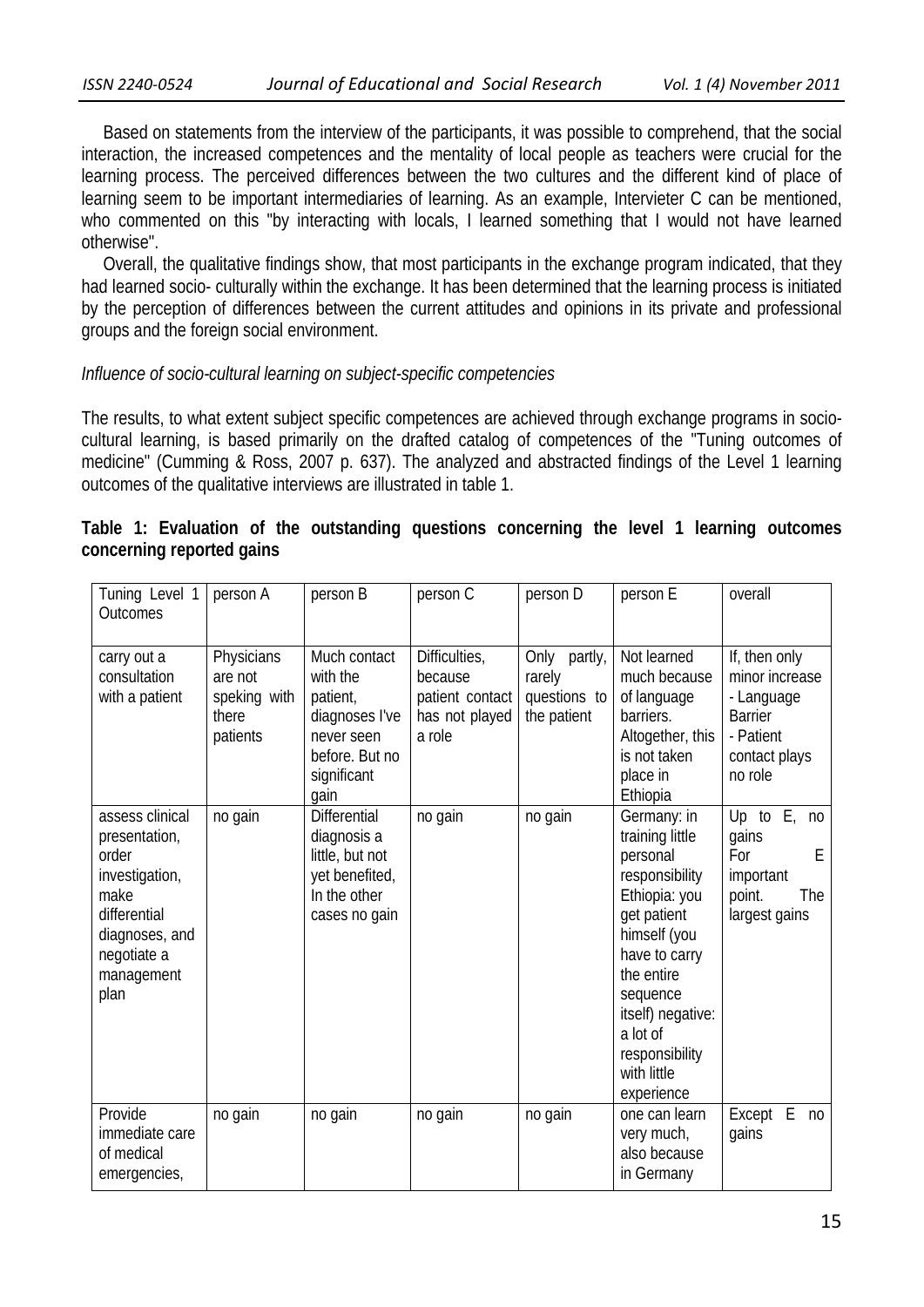| including First<br>Aid and<br>resuscitation                                |                                                                  |                                                                                                                                  |                                                                                                             |         | you are not<br>allowed to do it                                                                                                            |                                                                             |
|----------------------------------------------------------------------------|------------------------------------------------------------------|----------------------------------------------------------------------------------------------------------------------------------|-------------------------------------------------------------------------------------------------------------|---------|--------------------------------------------------------------------------------------------------------------------------------------------|-----------------------------------------------------------------------------|
| Prescribe drugs                                                            | no gain                                                          | no gain                                                                                                                          | no gain                                                                                                     | no gain | You have to<br>make it on<br>your own, for<br>the German<br>system only<br>medium gain                                                     | Except E not<br>gain                                                        |
| out<br>carry<br>practical<br>procedures                                    | no gain                                                          | no gain                                                                                                                          | no gain                                                                                                     | no gain | In contrast to<br>German<br>education<br>more because<br>it is really<br>needed and<br>not as in<br>Germany,<br>where it<br>disturbs more. | Except E not<br>gain<br>E<br>In<br>comparison<br>to<br>Germany<br>much gain |
| communicate<br>effectively in a<br>medical context                         | Gain<br>because one<br>has to speak<br>English                   | much<br>discussion on<br>specific<br>systems,<br>syndromes at<br>both sides.<br>How it is in<br>Ethiopia                         | Communicatio<br>n in general,<br>yes, medically<br>a littel                                                 | little  | Little<br>communication<br>with patients;<br>With<br>colleagues<br>yes, especially<br>in<br>emergencies                                    | the most gains                                                              |
| apply ethical<br>and legal<br>principles in<br>medical<br>practice         | no gain                                                          | no gain                                                                                                                          | Most likely,<br>growth to<br>speak at eye<br>level and in<br>dealing with<br>patients                       | no gain | In ethical<br>principles they<br>are just not<br>interested, but<br>one learns to<br>appreciate it in<br>reverse in<br>Germany             | littel gains,                                                               |
| assess<br>psychological<br>and social<br>aspects of a<br>patient's illness | Just a little<br>bit,<br>patients<br>other<br>from<br>culture    | High gain,<br>syndromes<br>have different<br>significance,<br>and how to<br>deal with it<br>and how to<br>declare the<br>patient | In the villages,<br>a little learned<br>by seeing the<br>living<br>conditions and<br>hygienic<br>conditions | no gain | Is not taken<br>seriously,<br>Social<br>environment<br>only a little bit                                                                   | Three<br>had<br>gains,<br>E barely                                          |
| assess<br>psychological<br>and social<br>aspects of a<br>patient's illness | little<br>Just a<br>bit,<br>patients<br>other<br>from<br>culture | High gain,<br>syndromes<br>have different<br>significance,<br>and how to<br>deal with it<br>and how to<br>declare the            | In the villages,<br>a little learned<br>by seeing the<br>living<br>conditions and<br>hygienic<br>conditions | no gain | Is not taken<br>seriously,<br>Social<br>environment<br>only a little bit                                                                   | Three<br>had<br>gains,<br>E barely                                          |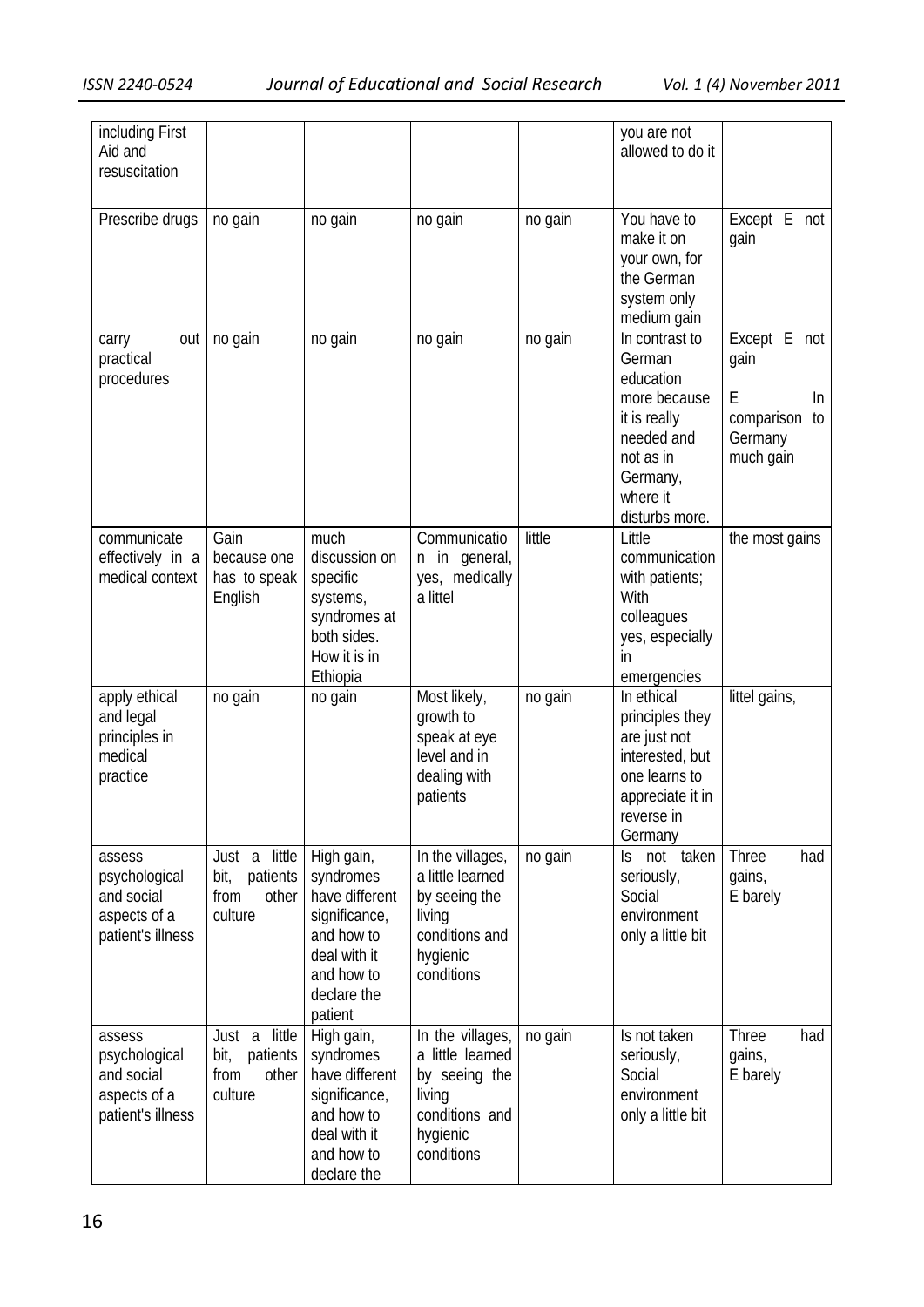|                                                                                                      |         | patient                                                        |                                                   |                                      |                                                                                                                                                 |             |
|------------------------------------------------------------------------------------------------------|---------|----------------------------------------------------------------|---------------------------------------------------|--------------------------------------|-------------------------------------------------------------------------------------------------------------------------------------------------|-------------|
| apply the<br>principles, skills<br>and know-ledge<br>of evidence-<br>based medicine                  | no gain | no gain                                                        | no gain                                           | no gain                              | Tried to carry<br>out but is<br>difficult, it is<br>not possible<br>there                                                                       | no gains    |
| use information<br>and information<br>technology<br>effecttively in a<br>medical context             | no gain | In the German<br>assistance<br>yes but rather<br>not extremely | Seen how<br>difficult it is to<br>get information | No gain in<br>the Medical<br>Context | Little, because<br>information is<br>only sparsely                                                                                              | no gains    |
| apply scientific<br>principles,<br>method and<br>knowledge to<br>medical<br>practice and<br>research | no gain | no gain                                                        | no gain                                           | no gain                              | Research does<br>not exist, no<br>gain                                                                                                          | no gain     |
| work effectively<br>in a health care<br>system and<br>engage with<br>population<br>health issues     | no gain | little gain                                                    | no gain                                           | no gain                              | Working<br>independently,<br>to explore<br>disease areas<br>that are not<br>important for<br>germany<br>(areas such as<br>tropical<br>medicine) | little gain |

Based on this results it may be noted, by asking about gains in regard of the specific tuning outcomes only minor implications can be found. But looking at the statements of the Interviewees regarding the open Questions, there are a variety of statements which can be attributed to gains in the field of the specific tuning outcomes.

 From the qualitative findings regarding the question to what extent the socio-cultural learning in exchange programs has an impact on the acquisition of specialized skills, following can be noted:

 The result of the five qualitative interviews indicates the difficulty in determining effects by using the level 1 outcomes. It turned out to be much easier when the participants were able to report freely from their experiences. Considering the statements of the interviewees, there were statements, which suggest a variety of influences on subject-specific competencies. Most respondents reported gains in the area of doctor patient consultations. Overall communication and interaction with locals is most important for the participants of the exchange with the Jimma University.

# **Discussion**

In the following section, not only the question appears if the exchange program has an impact on the competences of the participants, but it is also interesting which learning process leads to these results.

 In this study it was demonstrated that the socio-cultural learning in exchange programs is characterized through the process of mirroring. By interacting with local people there is a raising awareness of the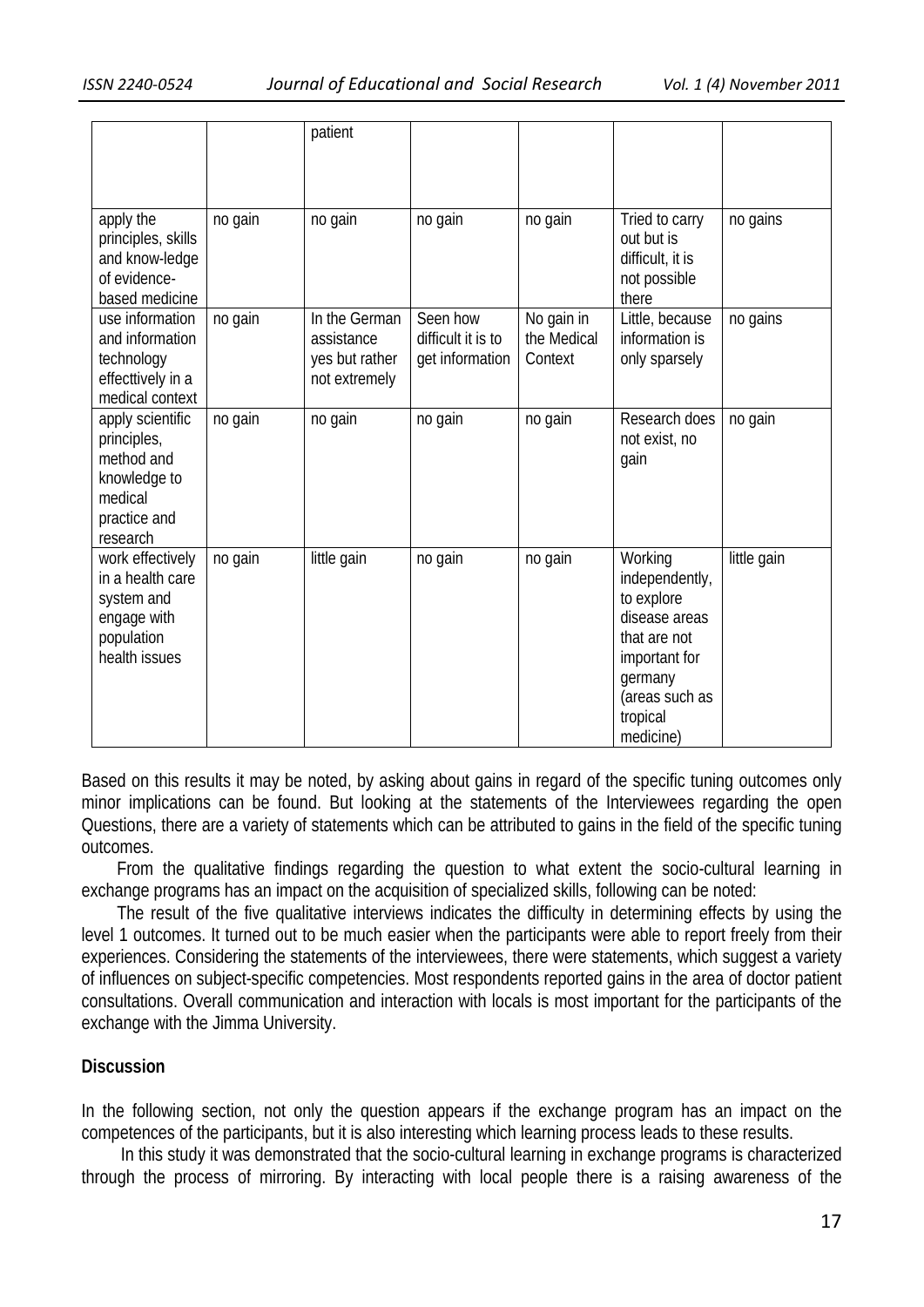difference between ones attitudes and opinions and those of the locals. Participants are confronted with challenges and situations of crisis, so that this leads to a learning process. Gutierrez and Stone (2000) and also Engeström (1986) illustrate this point, as already shown in the theoretical part, thus it can be triggered by raising awareness of uncertainties and crises. Crisis means the questioning of its own position by reflecting on the foreigners, the deviants. There is a change in perspective, which plays an important role in successful learning, especially in socio-cultural contexts. These learning mechanisms could be identified in the exchange program between the Jimma University in Ethiopia and the Ludwig-Maximilians University Munich.

 After having discussed the processual aspect of learning, now the results of learning, the so called outcomes, are discussed. It is primarily adjusting to the doctor - patient relationship, where gains were described by the respondents. Through the experience of another doctor- patient relationship in Ethiopian Hospitals, participants are receiving an insight into how much important this area is for the medical practice.

 At the same time they will be clear in mind of current practice in Germany. This shows the learning mechanism that is triggered by differences. It is remarkable that the interviewees reported mostly gains in the area of doctor patient interaction and on communication with colleagues. This specific communication competence has recently become much more important in medical education as well as it appears to be particularly important for clinical practice (Cumming & Ross, 2007). This is also the area which was increasingly focused through the introduction of a new Medical Licensure Act in Germany launched in 2003 (Güntert, Wanner, Brauer, and Stobrawa, 2003, p. 22).

 Looking at the different increases, it is possible to find similarities between them. The areas are characterized by interaction. It is both the interaction between doctor and patient and the professional interaction with other doctors which are covered by these gains. Therefore it can be considered that staying in Ethiopia is leading to a higher self-assessment, when it comes to the ability to interact with others. Remarkable is the close connection between the learning process itself and what is being learned. In other words, it means that the participants achieve a gain in interaction by interacting through socio-cultural learning.

 The requirement of Balandin, Lincoln, Sen, Wilkins and Trembath (2007) through medical exchange programs especially outcomes should be promoted, which have a high relevance especially for their own health care system, is fulfilled in the present results (Balandin, Lincoln, Sen, Trembath & Wilkins, 2007, p. 786). As the research could show, the participants had gains in communicative competences. This again is highly important for medical practice in Germany.

 The main contribution Vygotsky made for the explanation and understanding of learning was that he stressed out the importance of mediation, e.g. the mediation of tools. The effect of mirroring ones cultural background on the foreign culture and consciousness of diversity is also a subject of mediation process. The local people in an exchange program can be understood as mediator, as a "mediation tool". These considerations are an extension of Vygotsky´s ideas, because here in the exchange program two main approaches are linked together. On one hand there is the role of locals as an intermediary, on the other hand, there are the experienced differences between cultures, which set in motion a learning process. According to Vygotsky the place of learning or the learning environment is a very important factor for learning.

When discussing learning locations it has to be distinguished between the place of learning, and where it is applied. For the organization of international exchange programs the question raises, where learning programs should take place in the most useful way. This current examination provides evidence that the learning process at such an extraordinary place like Ethiopia, causes processes which have particular importance to meet the requirements in a globalized world.

 In total the use of the Tuning outcomes, as an already elicited catalog of competences, turned out to be helpful only as evaluation tool of the free statements of the interviewees. For future studies it would be necessary to explore these results by using quantitative analysis.